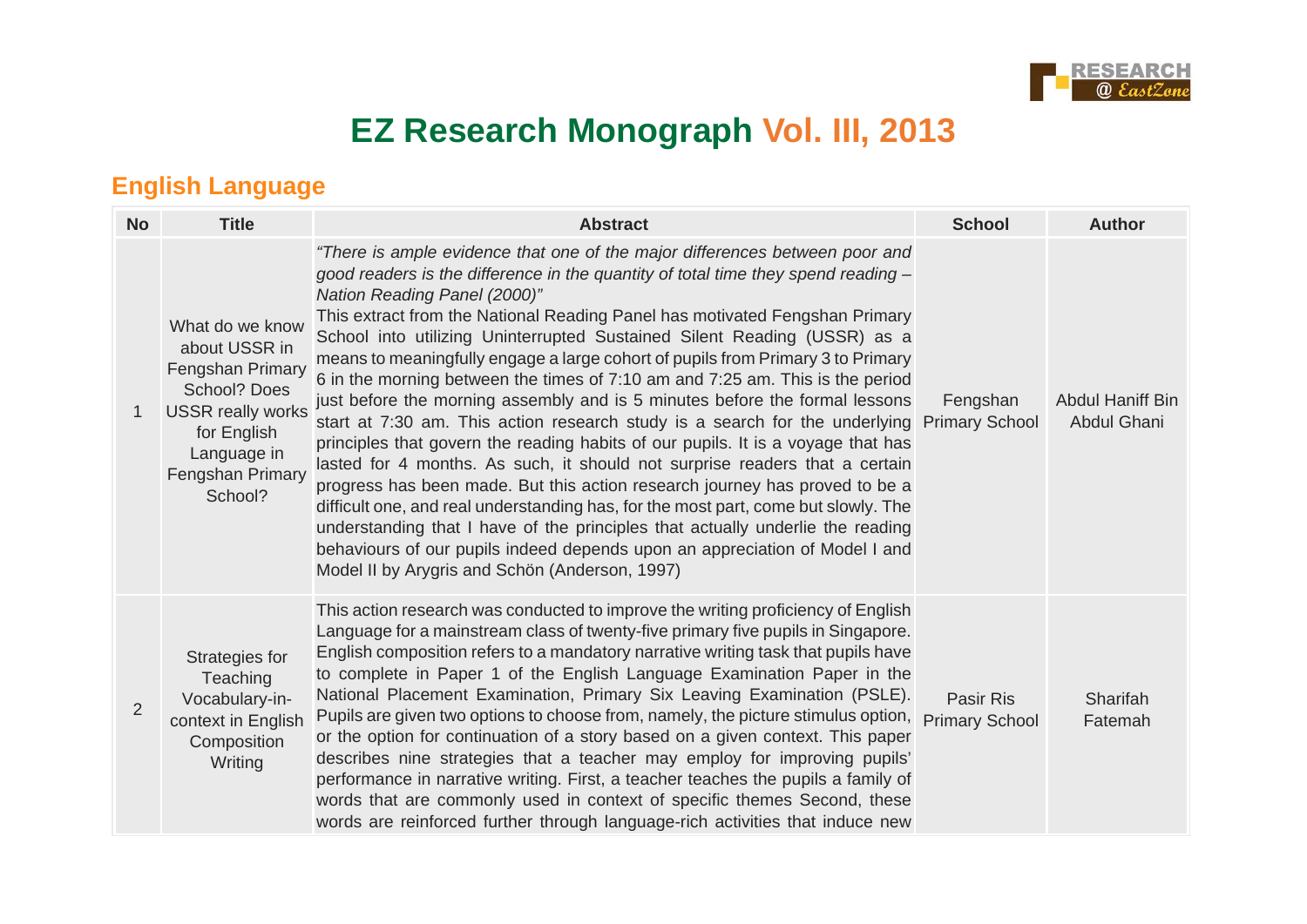

|                |                                                                                                                                                         | words and meaningful new contexts (Rupley, Logan, & Nichols, 1999; Misulis,<br>1999).                                                                                                                                                                                                                                                                                                                                                                                                                                                                                                                                                                                                                                                                                                                                                                                                               |                                     |                                                                                                  |
|----------------|---------------------------------------------------------------------------------------------------------------------------------------------------------|-----------------------------------------------------------------------------------------------------------------------------------------------------------------------------------------------------------------------------------------------------------------------------------------------------------------------------------------------------------------------------------------------------------------------------------------------------------------------------------------------------------------------------------------------------------------------------------------------------------------------------------------------------------------------------------------------------------------------------------------------------------------------------------------------------------------------------------------------------------------------------------------------------|-------------------------------------|--------------------------------------------------------------------------------------------------|
| 3              | <b>Using Learning</b><br>Styles in the<br>Teaching of<br>English<br>Comprehension                                                                       | According to studies conducted by Megan Carpenter (1998), everybody has a<br>preferred learning style. Knowing and understanding our own learning style help<br>us to capitalise on our strengths and improve our skills in acquiring knowledge.<br>This in turn maximises our learning in class. Every pupil has a different learning<br>style that is best suited to each individual. The pupils may not be even aware of<br>their preferred learning styles. The question, "What is the best way to learn?"<br>had motivated me to conduct this action research study. The teacher should be<br>the one who makes his or her pupils aware of the various learning styles that<br>help him or her to acquire and process information in class. Once this has been<br>achieved in the classroom, it will have a big impact on the pupils especially on<br>the amount of learning that takes place. | St Hilda's<br><b>Primary School</b> | Audrey<br>Evangeline Teo                                                                         |
| $\overline{4}$ | Reciprocal<br>Teaching<br><b>Empowers Pupils'</b><br>Performance in<br>English<br>Comprehension                                                         | This action research study does three very interesting things. First, it gets to the<br>core on how Reciprocal Teaching can be deployed to improve Primary Two (P2)<br>pupils' performance in English Comprehension. Second, it illustrates a<br>fascinating way of using the four-stroke reciprocal diesel engine as a metaphor<br>to explain the essence of Reciprocal Teaching to P2 pupils. For metaphors are<br>not mere poetical or rhetorical embellishments but are a part of everyday speech Primary School<br>that affects the ways we perceive, think, and act. Finally, it demonstrates what<br>one actually does when embarking on an action research journal with a view to<br>show other fellow teachers what it would look like in their classroom with their<br>pupils.                                                                                                            | St Hilda's                          | Lim Tai Foon<br><b>Freda Paul</b><br>Islina Ismail<br>Cheryl Ng Pei Yu<br>Melissa Ng Mei<br>Paoo |
| 5              | <b>Using Action</b><br>Research to derive<br>an English<br>Integrated<br>Curriculum with<br>Social Studies for<br><b>Primary Three</b><br><b>Pupils</b> | This action research study demonstrated that pupils learn and perform better for<br>Social Studies when Social Studies is incorporated into the English Curriculum<br>than when Social Studies is taught as an independent subject. This action<br>research was conducted with a view to help any interested school for classes<br>having English Integrated Curriculum.                                                                                                                                                                                                                                                                                                                                                                                                                                                                                                                            | St Stephen's<br>School              | Jaysree<br>Ravindaran                                                                            |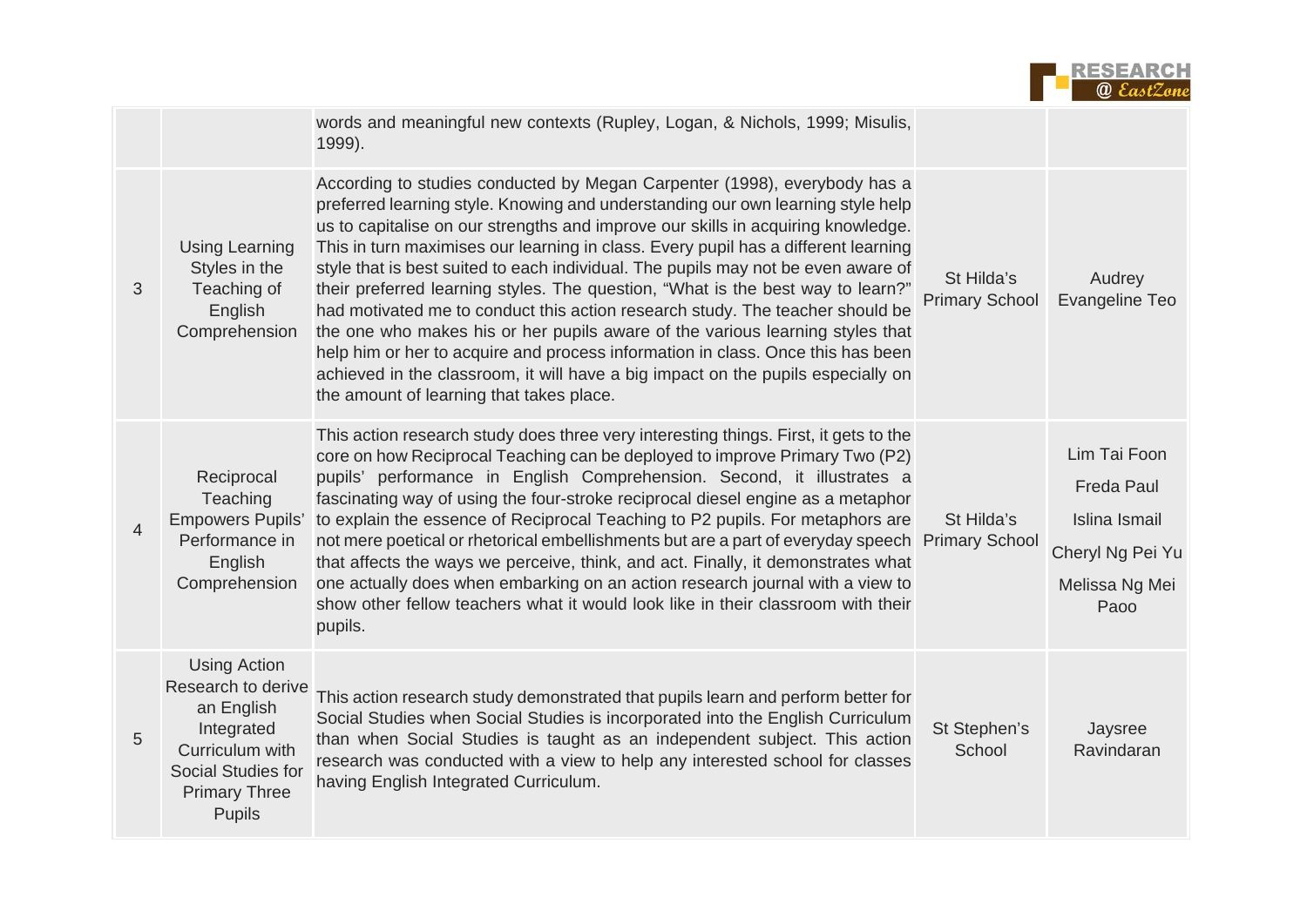

| 6              | <b>Using Action</b><br>an English<br><b>Grammar Lesson</b><br>Package    | Grammar teaching has always been one of the most debatable and least<br>understood aspects of teaching. While many teachers remain obsessed by it,<br>the teaching of grammar to its learners are far from easy. For most practising<br>teachers, the decision as to what to teach, and in what order, has been largely<br>made for them by their scheme of work. In fact, the teaching of grammar remains<br>elusive as it is a part of a new syllabus requirement that has not been clearly<br>Research to derive defined to teachers in terms of how we should impart these grammar skills<br>amidst the other required skills (reading, writing, viewing, listening) to students.<br>This paper shed lights on how a group of teachers embarks on two teaching<br>pedagogies, namely, the whole-part-whole approach and the Inductive<br>Approach, to teach a targeted grammar component, through the use of<br>Preposition, to the Secondary 2 cohort of students of Zhonghua Secondary<br>School. Experiences and knowledge gained in this study is described as a<br>series of four action research cycles with a view to show fellow teachers what it<br>would look like in their classroom with their students.                                                                                                                                                                      | Zhonghua<br>Secondary<br>School                                                                                                                        | Chua Fang Yee<br>Isabelle<br>Lum Shu Wei<br><b>Tan-Ling Yuet</b><br><b>Ping Crystal</b><br>Zhong Meixuan<br><b>Nadia</b> |
|----------------|--------------------------------------------------------------------------|-----------------------------------------------------------------------------------------------------------------------------------------------------------------------------------------------------------------------------------------------------------------------------------------------------------------------------------------------------------------------------------------------------------------------------------------------------------------------------------------------------------------------------------------------------------------------------------------------------------------------------------------------------------------------------------------------------------------------------------------------------------------------------------------------------------------------------------------------------------------------------------------------------------------------------------------------------------------------------------------------------------------------------------------------------------------------------------------------------------------------------------------------------------------------------------------------------------------------------------------------------------------------------------------------------------------------------------------------------------------------------------------------|--------------------------------------------------------------------------------------------------------------------------------------------------------|--------------------------------------------------------------------------------------------------------------------------|
| $\overline{7}$ | Students' Self-<br>Log Approach on<br><b>Teacher Written</b><br>Feedback | Whenever a teacher marks a General Paper essay, she tries to craft written<br>feedback that is both constructive and helpful for students so that they can make<br>improvements to their current and subsequent essay(s). However, how much<br>does the teacher's written feedback influence students' subsequent<br>performance? What effects does teacher's written feedback have on students'<br>essay writing skills after a series of written comments are given to them? Of<br>great concern in Temasek Junior College General Paper Department is that,<br>Monitoring Writing teachers find that their students do not act upon the written feedback given and<br>that students do not monitor their own essay writing skills/process.<br>This action research study addresses the concerns by explicating a Self-<br>Monitoring Writing Log approach that can empower a student to improve and<br>monitor his essay writing skills/process. Our findings showed that the<br>experimental group performed significantly better after the Writing Log had been<br>implemented 4 times over a period of 5 months. The Writing Log allows the<br>student to choose 3 different pieces of written feedback for each essay and<br>prioritise them in order of importance. The student then reflects on the written<br>feedback and prognosticates what the feedback tells about his writing | Anglo-Chinese<br>Independent<br>School<br><b>Jiemin Primary</b><br>School<br>Woodgrove<br>Secondary<br>School<br><b>Temasek</b><br>Secondary<br>School | <b>Dalwinther Kaur</b><br>Harjit Kaur<br>Paramjit Kaur<br>Rebecca Loke<br>Chee Keong<br>Salama Ishak                     |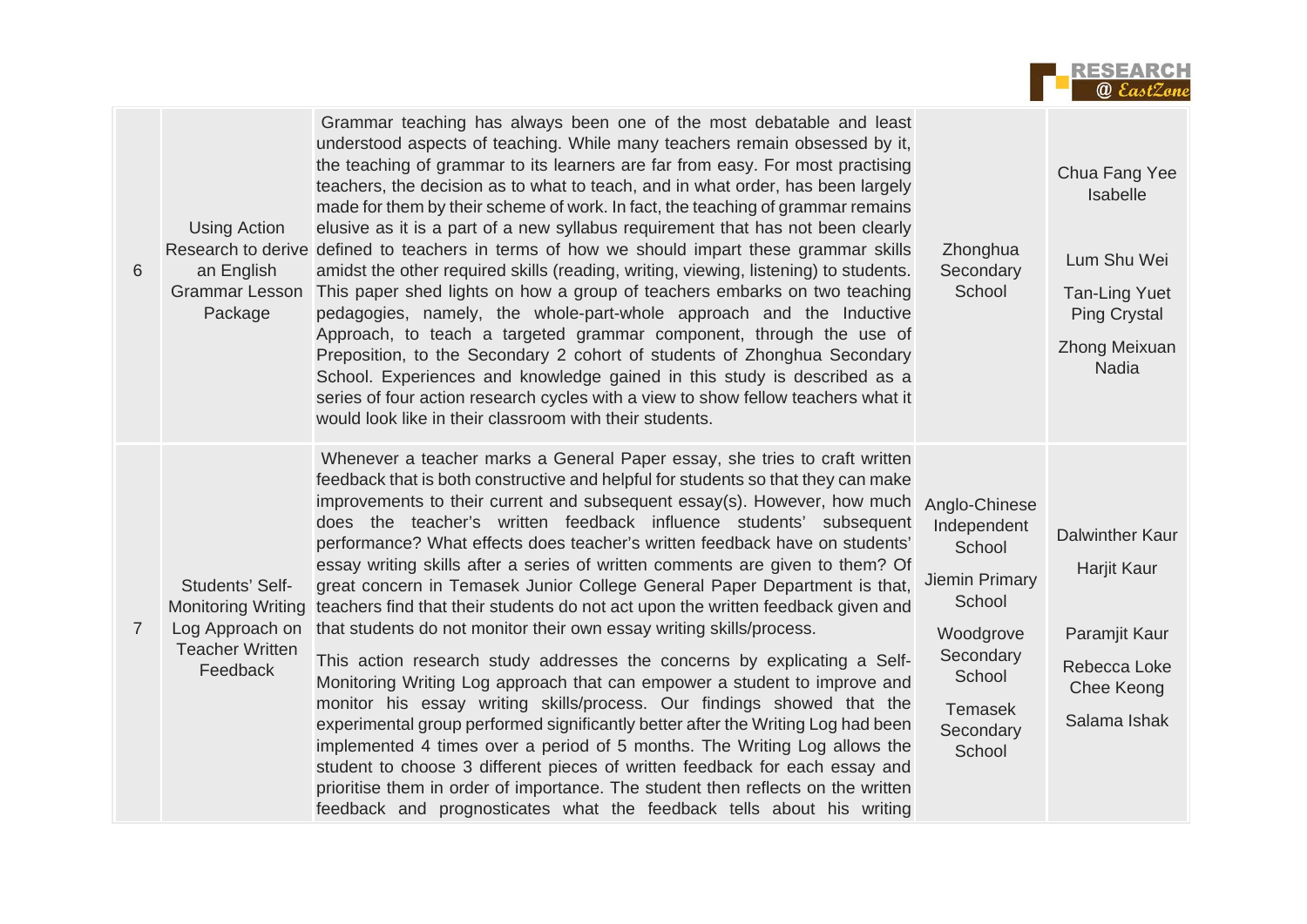| <b>RESEARCH</b>   |
|-------------------|
| <b>@</b> EastZone |

|                                                                                                                                                | skills/process. The student then pens down the action he intends to take when<br>writing his next essay. This encourages the student to be reflective of his writing<br>choices and have a stake in his own progress.                                                                                                                                                                                                                                                                                                                                                                                                                                                                                                                                                                                                                                                                                                                                                                                                                                                                                                                                                                                                                       |         |                                       |
|------------------------------------------------------------------------------------------------------------------------------------------------|---------------------------------------------------------------------------------------------------------------------------------------------------------------------------------------------------------------------------------------------------------------------------------------------------------------------------------------------------------------------------------------------------------------------------------------------------------------------------------------------------------------------------------------------------------------------------------------------------------------------------------------------------------------------------------------------------------------------------------------------------------------------------------------------------------------------------------------------------------------------------------------------------------------------------------------------------------------------------------------------------------------------------------------------------------------------------------------------------------------------------------------------------------------------------------------------------------------------------------------------|---------|---------------------------------------|
| A Heutagogical<br>Peer Education<br>Approach via<br>Communicative<br>Technology for<br>Enhancing<br>Confidence of<br>Students from<br>Language | This paper aims to examine the impact of peer education using modern<br>communication technology on the confidence of students from People's<br>Republic of China (PRC) in reading, writing and speaking English. Through the<br>communication platform of instant messaging and conversations, each PRC<br>student was instructed to hold regular online discussions with a local peer.<br>Confidence was measured in terms of students' level of comfort, ease and<br>confidence as well as their increased competency in their academic studies and<br>Temasek Junior<br>in oral presentation. The improvement in their confidence level in<br>communicating in the English language in the presence of Singaporean<br>students was substantial: 93%. This increased confidence level resulted in the<br>People's Republic PRC students being more willing to speak up in class. In addition, this study also<br>of China in English uncovered the need for PRC and local students to be able to form good working<br>relationships that would enhance their learning as well as friendships. This<br>would encourage them to cooperate with their peers in class as the school<br>curriculum focuses very much on cooperative learning. | College | Goh Wee Suan<br>Tan Su Ling<br>Serene |

8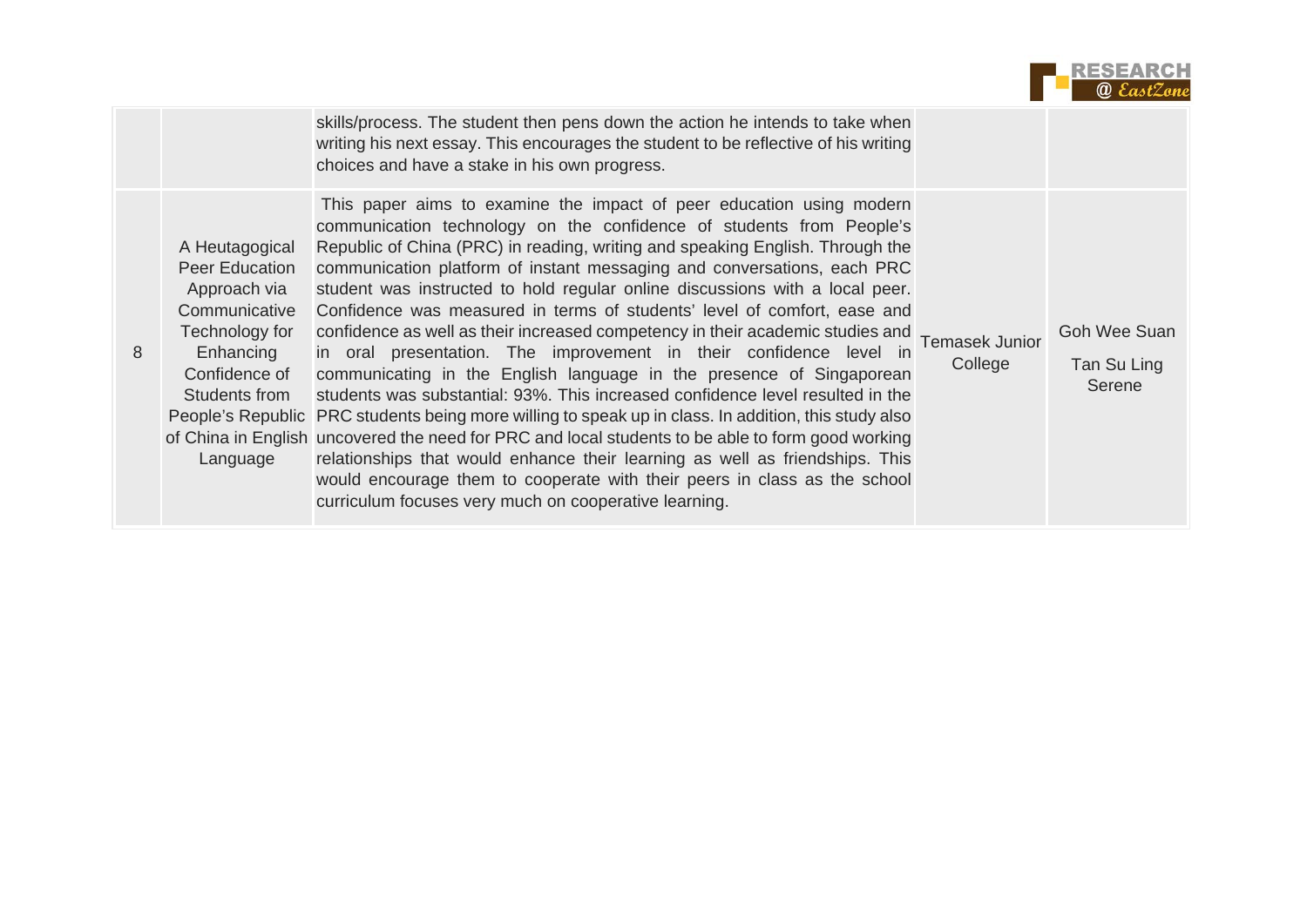

| Improving Low-<br><b>Ability Pupils'</b><br><b>Attitudes Towards</b><br>Open-Ended<br>Comprehension<br>Passages | This action research project explores comprehension teaching strategies used<br>to help low-ability Primary Four pupils overcome their reluctance towards, and<br>lack of confidence in, dealing with open-ended comprehension questions. The<br>quantitative data for this action research consists of a comparison of the quality<br>of answers given by two classes of Primary Four pupils to open-ended<br>comprehension questions before and after these teaching strategies were<br>employed. The qualitative data comprises observations of pupil behaviour made<br>by teachers during the comprehension lessons carried out using the above- Tao Nan School Shanti Prakash<br>mentioned teaching strategies. An analysis of the data collected revealed an<br>improvement in both the attitudes as well as comprehension scores of the pupils<br>who were exposed to these comprehension teaching strategies. This action<br>research demonstrates the underpinnings of a model approach for teaching<br>comprehension. The increased positive attitude towards approaching open-<br>ended comprehension questions, as well as the improved scores in the<br>classroom-based comprehension exercises, could translate into higher test<br>scores in the open-ended comprehension segment of the examination paper. |  |  |
|-----------------------------------------------------------------------------------------------------------------|----------------------------------------------------------------------------------------------------------------------------------------------------------------------------------------------------------------------------------------------------------------------------------------------------------------------------------------------------------------------------------------------------------------------------------------------------------------------------------------------------------------------------------------------------------------------------------------------------------------------------------------------------------------------------------------------------------------------------------------------------------------------------------------------------------------------------------------------------------------------------------------------------------------------------------------------------------------------------------------------------------------------------------------------------------------------------------------------------------------------------------------------------------------------------------------------------------------------------------------------------------------------------------------------------------------------------|--|--|
|-----------------------------------------------------------------------------------------------------------------|----------------------------------------------------------------------------------------------------------------------------------------------------------------------------------------------------------------------------------------------------------------------------------------------------------------------------------------------------------------------------------------------------------------------------------------------------------------------------------------------------------------------------------------------------------------------------------------------------------------------------------------------------------------------------------------------------------------------------------------------------------------------------------------------------------------------------------------------------------------------------------------------------------------------------------------------------------------------------------------------------------------------------------------------------------------------------------------------------------------------------------------------------------------------------------------------------------------------------------------------------------------------------------------------------------------------------|--|--|

9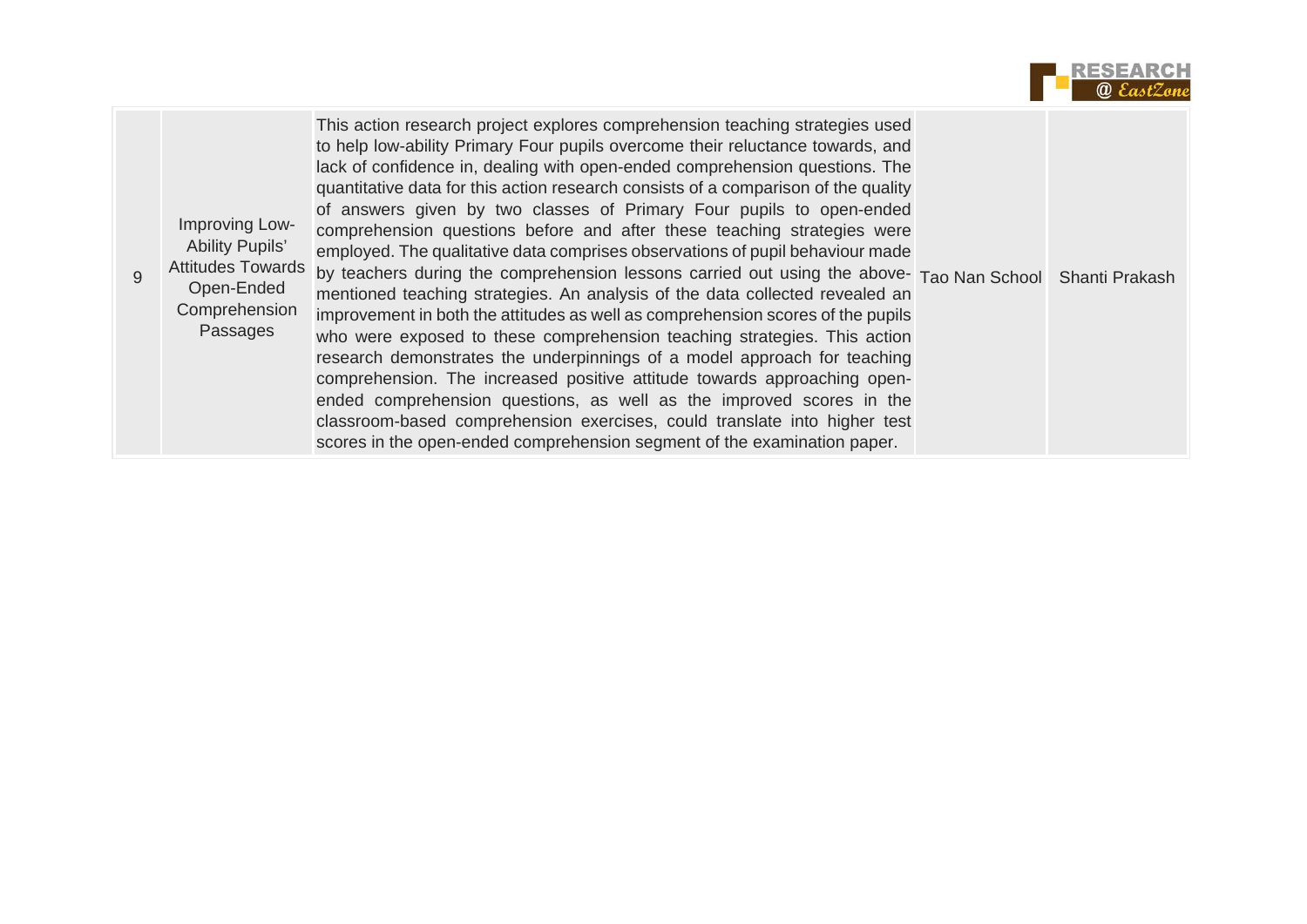

#### **Maths**

| <b>No</b>      | <b>Title</b>                                                        | <b>Abstract</b>                                                                                                                                                                                                                                                                                                                                                                                                                                                                                                                                                                                                                                                                                                                                                                                                       | <b>School</b>                                      | <b>Author</b>                                                                                |
|----------------|---------------------------------------------------------------------|-----------------------------------------------------------------------------------------------------------------------------------------------------------------------------------------------------------------------------------------------------------------------------------------------------------------------------------------------------------------------------------------------------------------------------------------------------------------------------------------------------------------------------------------------------------------------------------------------------------------------------------------------------------------------------------------------------------------------------------------------------------------------------------------------------------------------|----------------------------------------------------|----------------------------------------------------------------------------------------------|
|                | Use of Children's                                                   | This research study explicates the fact that using children's literature help to                                                                                                                                                                                                                                                                                                                                                                                                                                                                                                                                                                                                                                                                                                                                      | St Anthony's<br>Canossian<br><b>Primary School</b> | Siti<br>Noorhannizah,<br>Magdalene Koh<br>Soo Khim,<br>Norashikin Abdul<br>Khalid, Nor Aisha |
| $\mathbf{1}$   | Literature to<br>Engage Pupils in<br>learning<br><b>Mathematics</b> | engage pupils in learning Mathematics. The action research project was<br>conducted as an evaluation study (Taylor, 1994) whereby the primary focus is<br>to explore and evaluate the different types of action associated with children's<br>literature in helping pupils overcome their difficulties in learning the topic on                                                                                                                                                                                                                                                                                                                                                                                                                                                                                       |                                                    | Mohamed Ismail,<br>Koh Kim Siang<br>Aerita, Catherine<br>Tan How Kheng,                      |
|                |                                                                     | "Circles". The study involved six Primary 6 classes with a total of 228 pupils<br>participated in the study.                                                                                                                                                                                                                                                                                                                                                                                                                                                                                                                                                                                                                                                                                                          |                                                    | Agnes Tan Lay<br>Chiat, Ashley<br>Mong Mien Hui,<br>Jasmine Seing<br>Jee Ching,              |
|                |                                                                     |                                                                                                                                                                                                                                                                                                                                                                                                                                                                                                                                                                                                                                                                                                                                                                                                                       |                                                    | Dawn Tan Thian<br>Ser                                                                        |
| $\overline{2}$ | An Action<br>Developing<br><b>Problem Solving</b><br>Use of ICT     | Problem solving skills plays an important role in the mathematics curriculum.<br>With the availability of mathematics handheld software technology such as TI-<br>nspire, innovative ways of developing these skills can be designed. With the<br>Research Study on interactive features of the software, students learn through dynamically linked<br>multiple representations. Different mathematical concepts can be uncovered in Temasek Junior<br>learning during which skills such as pattern observations and geometric<br>Skills Through the visualisation can be developed. The presence of such new technology also<br>provides teachers with an alternative means to assess students' problem<br>solving skills. It also serves as an alternative tool for students when solving non-<br>routine problems. | College                                            | Yeo Chiu Jin<br>Hsi Han Yin<br>Jonathan Lau<br>Wee Lip                                       |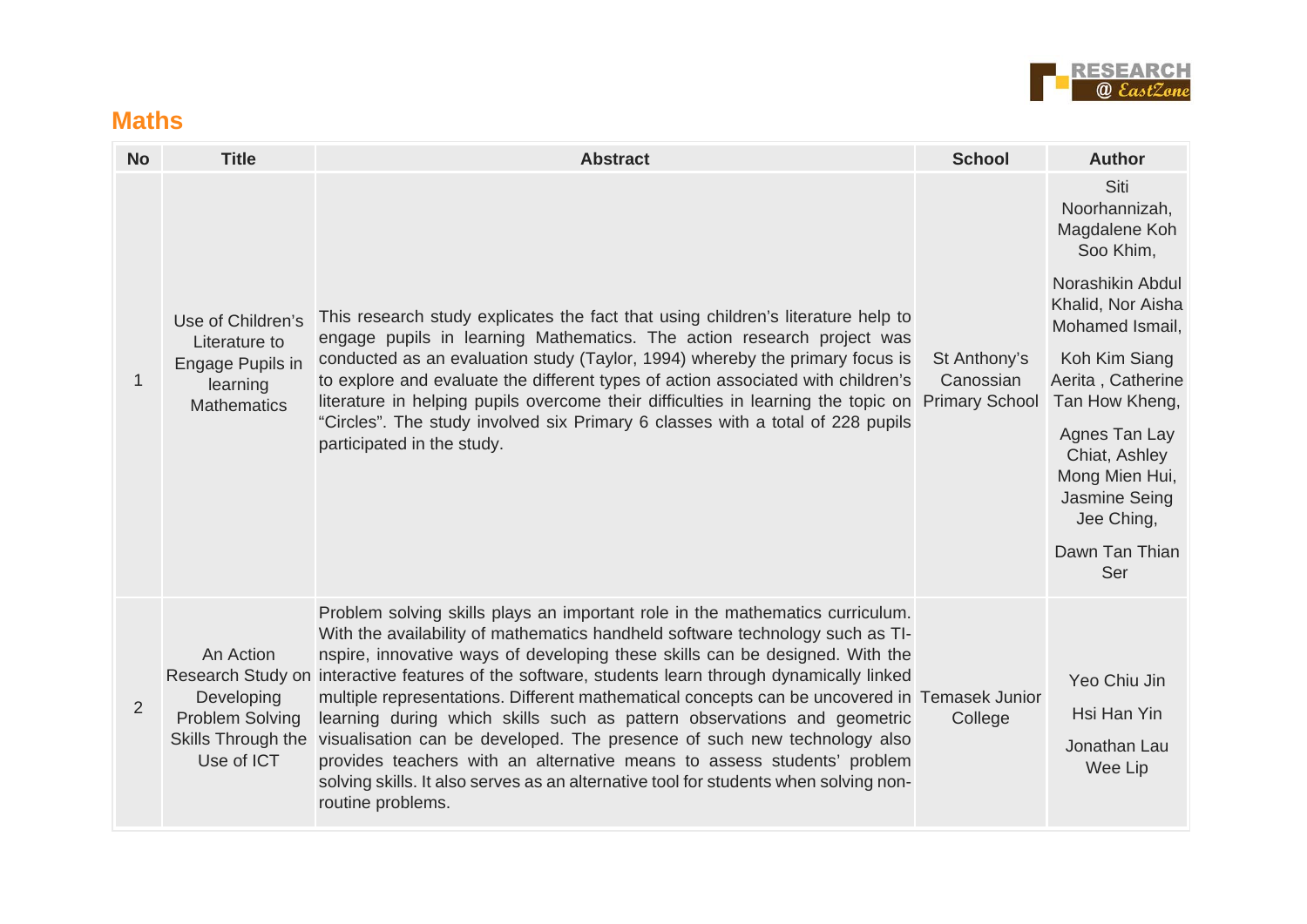

## **Physical Education**

| <b>No</b> | <b>Title</b>                                                                                                 | <b>Abstract</b>                                                                                                                                                                                                                                                                                                                                                                                                                                                                                                                                                                                                                                                                                                                                                                                                                                                        | <b>School</b>             | Author                                        |
|-----------|--------------------------------------------------------------------------------------------------------------|------------------------------------------------------------------------------------------------------------------------------------------------------------------------------------------------------------------------------------------------------------------------------------------------------------------------------------------------------------------------------------------------------------------------------------------------------------------------------------------------------------------------------------------------------------------------------------------------------------------------------------------------------------------------------------------------------------------------------------------------------------------------------------------------------------------------------------------------------------------------|---------------------------|-----------------------------------------------|
|           | Using Action<br>a Games-based<br><b>Fitness Training</b><br>Program for the<br>2.4km NAPFA<br><b>Station</b> | This action research study shows us how a games-based fitness training can<br>be adopted to help students with low aerobic fitness to complete the 2.4 km run.<br>Sixteen students were assigned to a games-based fitness training consisting of<br>Research to derive 2 bouts of 10 minutes with 5 min active rest periods, completed twice a week.<br>The 2.4 km timing will be measured at baseline (Pre) and after 4 weeks of<br>training (Post). Training load, as quantified by Rating of Perceived Exertion<br>(RPE) were recorded during all training sessions. The result of this study<br>showed that there was significant improvement in the 2.4 km timing in response<br>to the 4 weeks of training. This paper demonstrated that games based fitness<br>training can be employed to improve the timing of 2.4 km run among secondary<br>school students. | Saint Patrick's<br>School | Irfan Ismail<br>Noel Loh<br><b>Kelvin Yee</b> |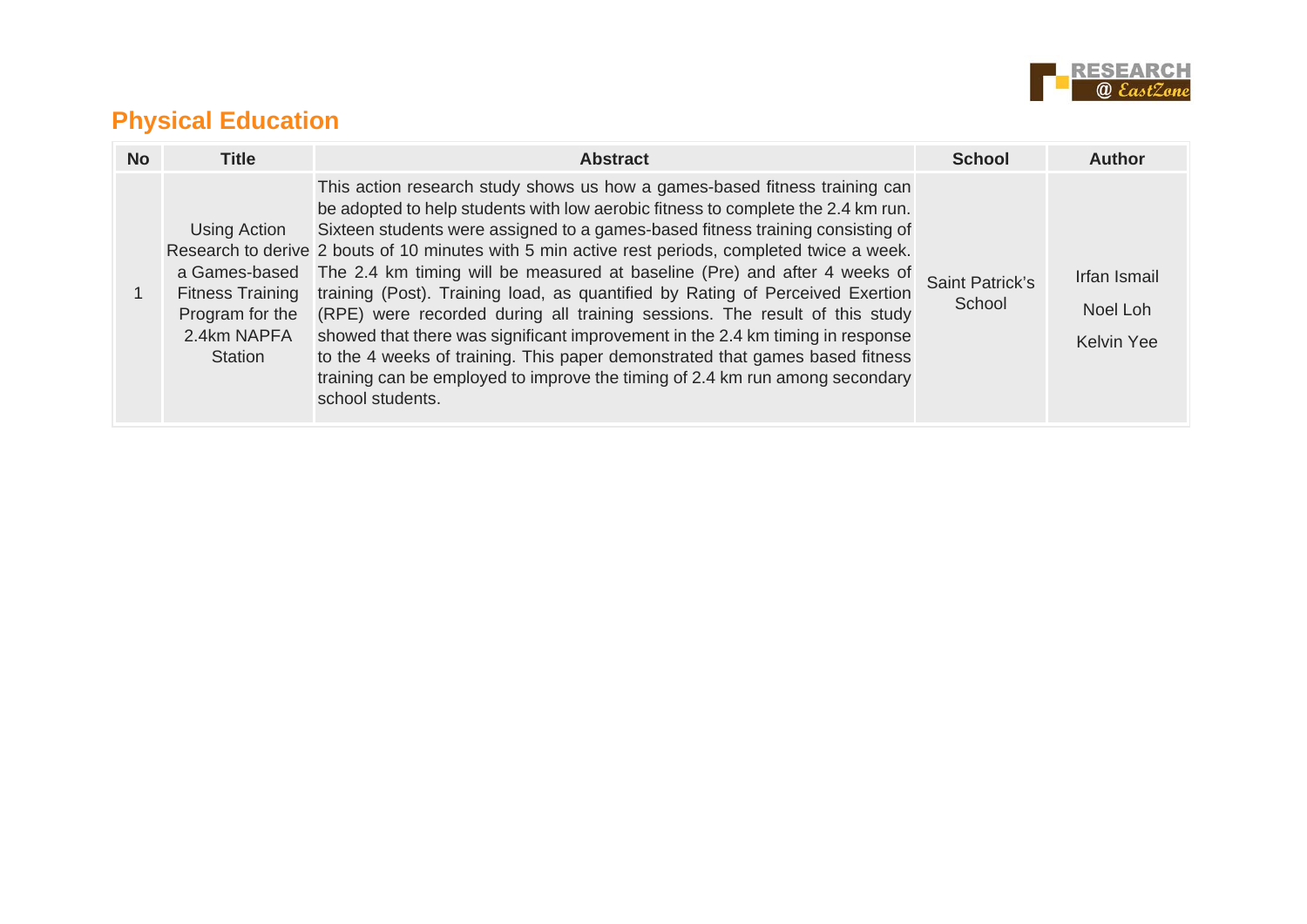

### **Sciences**

| <b>No</b>    | <b>Title</b>                                                             | <b>Abstract</b>                                                                                                                                                                                                                                                                                                                                                                                                                                                                                                                                                                                                                                                                                                                                                                                                                                                                                                                                                                                                                                                                                                                                                                                                                                                                                                                                                                                                                                                                                                            | <b>School</b>                     | <b>Author</b>                                                    |
|--------------|--------------------------------------------------------------------------|----------------------------------------------------------------------------------------------------------------------------------------------------------------------------------------------------------------------------------------------------------------------------------------------------------------------------------------------------------------------------------------------------------------------------------------------------------------------------------------------------------------------------------------------------------------------------------------------------------------------------------------------------------------------------------------------------------------------------------------------------------------------------------------------------------------------------------------------------------------------------------------------------------------------------------------------------------------------------------------------------------------------------------------------------------------------------------------------------------------------------------------------------------------------------------------------------------------------------------------------------------------------------------------------------------------------------------------------------------------------------------------------------------------------------------------------------------------------------------------------------------------------------|-----------------------------------|------------------------------------------------------------------|
| $\mathbf{1}$ | Approaching the<br><b>Concepts in Acids</b><br>by "Learning<br>Stations" | In line with the Science Curriculum framework for Singapore Secondary<br>Schools that is based on inquiry-based learning, the school has initiated<br>"Learning Stations" as a platform for students to actively construct knowledge<br>with the help of scaffolding. "Learning Stations" involve dividing the sample<br>students into groups to perform a set of tasks on a rotation basis. The scaffolds<br>facilitate a student's ability to build on prior knowledge and internalize new<br>information. This action research study was carried out on two sample groups<br>(third year combined Science students from the Express and the Normal<br>Academic streams) for the topic on Acids. Normal stream students take five<br>years to complete their secondary school education in Singapore whereas the<br>express stream students takes four years to complete. Two pedagogical<br>approaches were applied: the first sample group was taught using expository<br>teaching followed by "Learning Stations", and vice versa for the second group.<br>The study shows that both pedagogical approaches were effective. For the<br>Express stream students, "Learning Stations" seems to be more effective,<br>though not significant at 5% level; whereas for the Normal Academic stream<br>students, the expository approach is significantly more effective statistically.<br>Furthermore, based on pre and post perception surveys, "Learning Stations"<br>was rated favorably by students from both streams. | Siglap<br>Secondary<br>School     | Yoong Jin Ing<br>Wee Suat Hwa                                    |
| 2            | Application of<br>Problem-Based<br>Learning in<br><b>Physics</b>         | At first reading you might be tempted to see this research paper as peripheral<br>to Physics teachers' interests. Ostensibly, it is about the teaching of a Physics<br>Topic on Electromagnetic Induction. However, this research study does three<br>very interesting things. Firstly, it gets to the core of what the research team is<br>trying to do – revealing an innovative approach for developing students' soft<br>skills through the use of face-to-face Delphi as the group learning approach in<br>a two-week Problem-based Learning (PBL) program. Second, a midway tutor<br>session is inserted to clarify any technical misconception that a student may<br>have. Besides, this session also provides tutors an opportunity to enhance<br>students' soft skills further by helping them in understanding dialectic<br>processes and enabling them to distinguish dialectic processes from two other                                                                                                                                                                                                                                                                                                                                                                                                                                                                                                                                                                                                        | <b>Tampines</b><br>Junior College | Elvin Yeo Boon<br>Heng<br>Jeremy Ng Kiat<br>Soon<br>Tan Kia Hock |